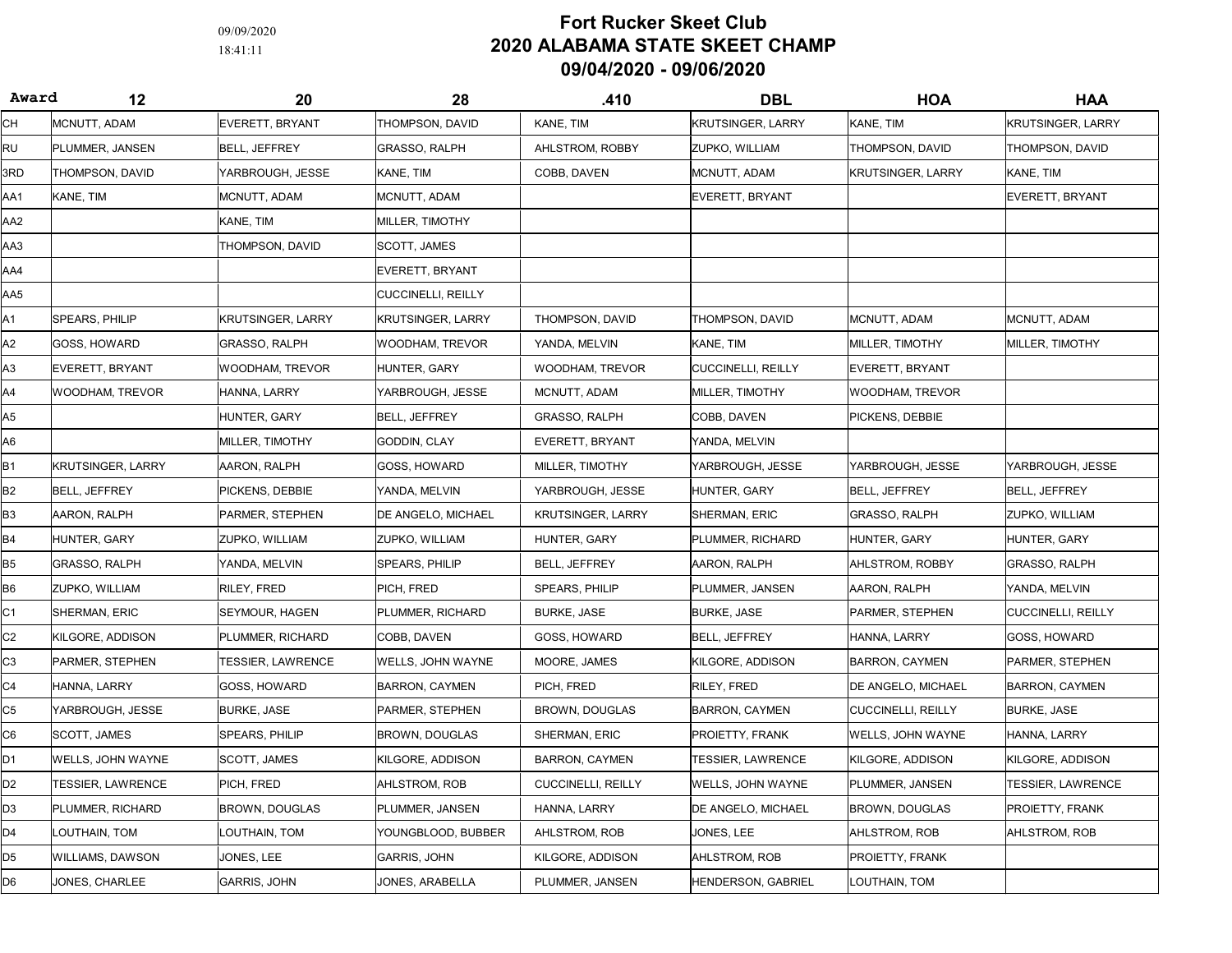| Award       | 12                        | 20                        | 28                    | .410                      | <b>DBL</b>                | <b>HOA</b>                | <b>HAA</b>            |
|-------------|---------------------------|---------------------------|-----------------------|---------------------------|---------------------------|---------------------------|-----------------------|
| Ε1          | YOUNGBLOOD, BUBBER        |                           |                       |                           |                           | YOUNGBLOOD, BUBBER        |                       |
| Ε2          | WATERS, KADE              |                           |                       |                           |                           |                           |                       |
| E3          | PICH, FRED                |                           |                       |                           |                           |                           |                       |
| E4          | BROWN, DOUGLAS            |                           |                       |                           |                           |                           |                       |
| E5          | <b>GARRIS, JOHN</b>       |                           |                       |                           |                           |                           |                       |
| Е6          | AHLSTROM, ROB             |                           |                       |                           |                           |                           |                       |
| SJCH        | WATERS, KADE              | JONES, CHARLEE            | JONES, CHARLEE        | JONES, CHARLEE            | HENDERSON, GABRIEL        | JONES, CHARLEE            | JONES, CHARLEE        |
| SJRU        | JONES, CHARLEE            | <b>WATERS, KADE</b>       | JONES, ARABELLA       |                           |                           |                           |                       |
| SJ3         | JONES, ARABELLA           | THORNTON, GRAYSON         |                       |                           |                           |                           |                       |
| JRCH        | MCNUTT, ADAM              | MCNUTT, ADAM              | WOODHAM, TREVOR       | WOODHAM, TREVOR           | MCNUTT, ADAM              | MCNUTT, ADAM              | MCNUTT, ADAM          |
| JRRU        | PLUMMER, JANSEN           | <b>SEYMOUR, HAGEN</b>     | MCNUTT, ADAM          | MCNUTT, ADAM              | <b>KILGORE, ADDISON</b>   | WOODHAM, TREVOR           | KILGORE, ADDISON      |
| JR3         | KILGORE, ADDISON          | WOODHAM, TREVOR           | KILGORE, ADDISON      | <b>BARRON, CAYMEN</b>     | <b>BARRON, CAYMEN</b>     | KILGORE, ADDISON          | <b>BARRON, CAYMEN</b> |
| JR11        | <b>MENDELSOHN, FIELDS</b> | <b>BARRON, CAYMEN</b>     | <b>BARRON, CAYMEN</b> | <b>SEYMOUR, HAGEN</b>     | PLUMMER, JANSEN           | <b>BARRON, CAYMEN</b>     | PLUMMER, JANSEN       |
| JR12        | WOODHAM, TREVOR           | KILGORE, ADDISON          | PLUMMER, JANSEN       | KILGORE, ADDISON          | <b>SEYMOUR, HAGEN</b>     | PLUMMER, JANSEN           | SEYMOUR, HAGEN        |
| JR13        | <b>BARRON, CAYMEN</b>     | PLUMMER, JANSEN           | WILLIAMS, DAWSON      | PLUMMER, JANSEN           | WILLIAMS, DAWSON          | SEYMOUR, HAGEN            | WILLIAMS, DAWSON      |
| JR14        | SEYMOUR, HAGEN            | <b>GARRIS, JOHN</b>       | SEYMOUR, HAGEN        | <b>WILLIAMS, DAWSON</b>   |                           | <b>WILLIAMS, DAWSON</b>   |                       |
| JR15        | <b>GARRIS, JOHN</b>       | HOLMES, CODY              | GARRIS, JOHN          | <b>GARRIS, JOHN</b>       |                           | <b>GARRIS, JOHN</b>       |                       |
| CLCH        | MCNUTT, ADAM              | MCNUTT, ADAM              | MCNUTT, ADAM          | AHLSTROM, ROBBY           | MCNUTT, ADAM              | MCNUTT, ADAM              | MCNUTT, ADAM          |
| CLRU        | CUCCINELLI, REILLY        | <b>BURKE, JASE</b>        | AHLSTROM, ROBBY       | <b>BURKE, JASE</b>        | <b>CUCCINELLI, REILLY</b> | AHLSTROM, ROBBY           | AHLSTROM, ROBBY       |
| CL3         | AHLSTROM, ROBBY           | <b>CUCCINELLI, REILLY</b> | CUCCINELLI, REILLY    | MCNUTT, ADAM              | <b>BURKE, JASE</b>        | <b>CUCCINELLI, REILLY</b> | CUCCINELLI, REILLY    |
| CL11        | <b>BURKE, JASE</b>        | AHLSTROM, ROBBY           | <b>BURKE, JASE</b>    | <b>CUCCINELLI, REILLY</b> | AHLSTROM, ROBBY           | <b>BURKE, JASE</b>        | <b>BURKE, JASE</b>    |
| TSCH        | AHLSTROM, ROBBY           | BURKE, JASE               | AHLSTROM, ROBBY       | AHLSTROM, ROBBY           | <b>CUCCINELLI, REILLY</b> | AHLSTROM, ROBBY           | AHLSTROM, ROBBY       |
| tsru        | <b>CUCCINELLI, REILLY</b> | <b>CUCCINELLI, REILLY</b> | CUCCINELLI, REILLY    | BURKE, JASE               | <b>BURKE, JASE</b>        | <b>CUCCINELLI, REILLY</b> | CUCCINELLI, REILLY    |
| TS3         | <b>BURKE, JASE</b>        | AHLSTROM, ROBBY           | <b>BURKE, JASE</b>    | <b>CUCCINELLI, REILLY</b> | AHLSTROM, ROBBY           | <b>BURKE, JASE</b>        | <b>BURKE, JASE</b>    |
| TS11        | ROPER, TIM                | AGUILAR, ALEJANDRO        |                       |                           |                           |                           |                       |
| TS12        | PAHMEIER, JONATHAN        |                           |                       |                           |                           |                           |                       |
| TS13        | AGUILAR, ALEJANDRO        |                           |                       |                           |                           |                           |                       |
| SUCH        | EVERETT, BRYANT           | EVERETT, BRYANT           | MILLER, TIMOTHY       | COBB, DAVEN               | <b>EVERETT, BRYANT</b>    | MILLER, TIMOTHY           | MILLER, TIMOTHY       |
| SURU        | MILLER, TIMOTHY           | SCOTT, JAMES              | SCOTT, JAMES          | MILLER, TIMOTHY           | MILLER, TIMOTHY           | COBB, DAVEN               | COBB, DAVEN           |
| SU3         | COBB, DAVEN               | PLUMMER, RICHARD          | PLUMMER, RICHARD      | EVERETT, BRYANT           | COBB, DAVEN               | SCOTT, JAMES              | SCOTT, JAMES          |
| <b>SU11</b> | <b>SCOTT, JAMES</b>       | MILLER, TIMOTHY           | EVERETT, BRYANT       | <b>SCOTT, JAMES</b>       | PLUMMER, RICHARD          | PLUMMER, RICHARD          | PLUMMER, RICHARD      |
| SU12        | PLUMMER, RICHARD          | PICH, FRED                | COBB, DAVEN           | PICH. FRED                | MCNUTT, JOEL              | PICH, FRED                |                       |
| SU13        |                           | COBB, DAVEN               | PICH, FRED            | PLUMMER, RICHARD          | <b>SCOTT, JAMES</b>       |                           |                       |
| SSCH        | THOMPSON, DAVID           | KANE, TIM                 | THOMPSON, DAVID       | KANE, TIM                 | THOMPSON, DAVID           | KANE, TIM                 | THOMPSON, DAVID       |
| SSRU        | <b>HUNTER, GARY</b>       | HUNTER, GARY              | KANE, TIM             | THOMPSON, DAVID           | KANE, TIM                 | THOMPSON, DAVID           | KANE, TIM             |
| SS3         | KANE, TIM                 | PARMER, STEPHEN           | HUNTER, GARY          | HUNTER, GARY              | HUNTER, GARY              | HUNTER, GARY              | GODDIN, CLAY          |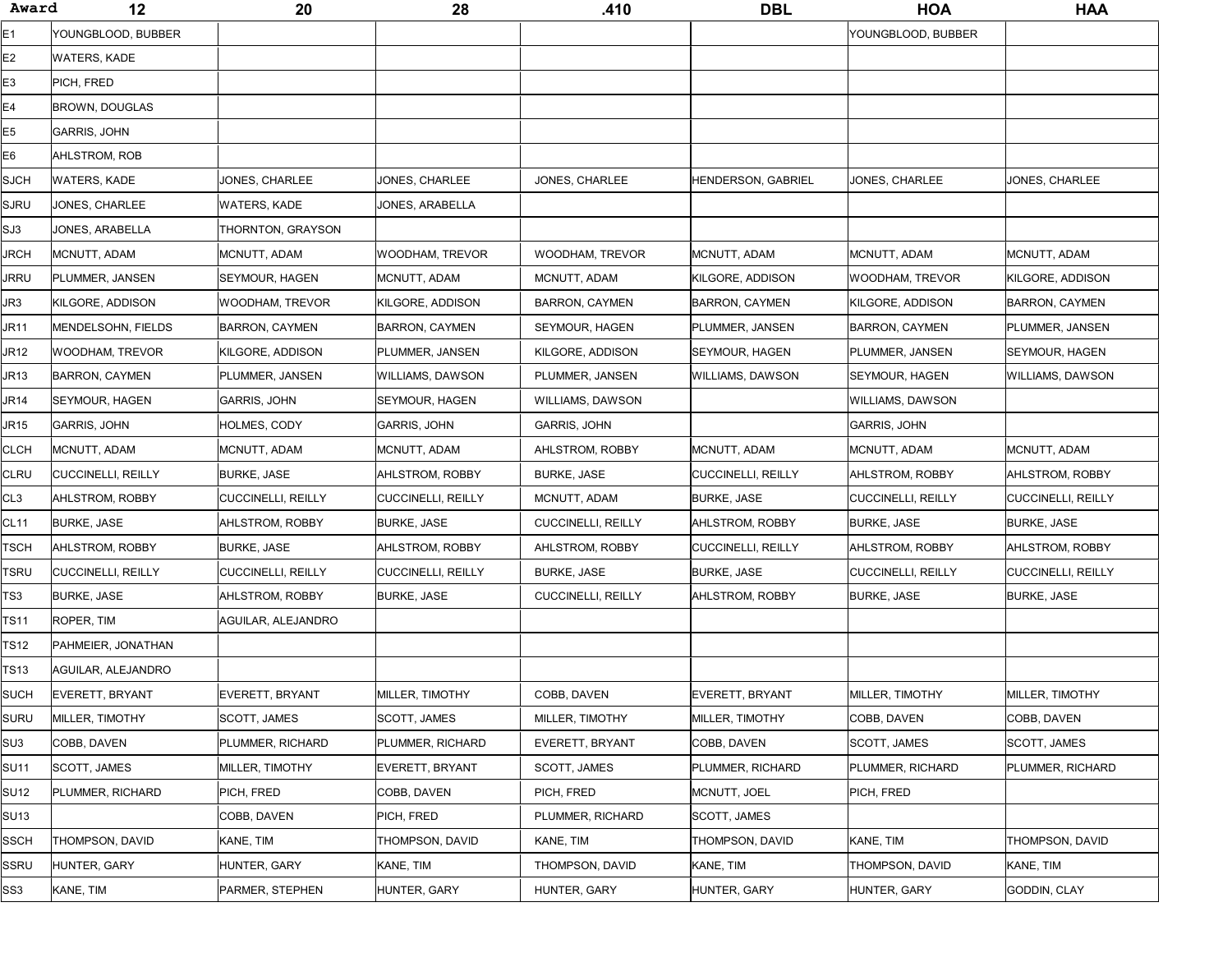| Award            | 12                        | 20                        | 28                        | .410                     | <b>DBL</b>                | <b>HOA</b>               | <b>HAA</b>                |
|------------------|---------------------------|---------------------------|---------------------------|--------------------------|---------------------------|--------------------------|---------------------------|
| <b>SS11</b>      | PARMER, STEPHEN           | THOMPSON, DAVID           | GODDIN, CLAY              | GODDIN, CLAY             | GODDIN, CLAY              | PARMER, STEPHEN          | PARMER, STEPHEN           |
| SS12             | GODDIN, CLAY              | GODDIN, CLAY              | PARMER, STEPHEN           | PARMER, STEPHEN          | PARMER, STEPHEN           | GODDIN, CLAY             | BROWN, DOUGLAS            |
| SS13             | PICH, FRED                | <b>BROWN, DOUGLAS</b>     | <b>BROWN, DOUGLAS</b>     | BROWN, DOUGLAS           | BROWN, DOUGLAS            | BROWN, DOUGLAS           |                           |
| <b>SS14</b>      | <b>BROWN, DOUGLAS</b>     |                           |                           |                          |                           |                          |                           |
| <b>SRCH</b>      | BELL, JEFFREY             | <b>BELL, JEFFREY</b>      | KRUTSINGER, LARRY         | YARBROUGH, JESSE         | <b>KRUTSINGER, LARRY</b>  | KRUTSINGER, LARRY        | KRUTSINGER, LARRY         |
| <b>SRRU</b>      | KRUTSINGER, LARRY         | YARBROUGH, JESSE          | YARBROUGH, JESSE          | <b>KRUTSINGER, LARRY</b> | <b>ZUPKO, WILLIAM</b>     | YARBROUGH, JESSE         | YARBROUGH, JESSE          |
| SR3              | SPEARS, PHILIP            | <b>KRUTSINGER, LARRY</b>  | ZUPKO, WILLIAM            | <b>BELL, JEFFREY</b>     | YARBROUGH. JESSE          | <b>BELL. JEFFREY</b>     | BELL, JEFFREY             |
| SR11             | ZUPKO, WILLIAM            | PICKENS, DEBBIE           | BELL, JEFFREY             | SPEARS, PHILIP           | <b>BELL, JEFFREY</b>      | <b>SPEARS, PHILIP</b>    | ZUPKO, WILLIAM            |
| <b>SR12</b>      | YARBROUGH, JESSE          | ZUPKO, WILLIAM            | SPEARS, PHILIP            | PICKENS, DEBBIE          | SPEARS, PHILIP            | ZUPKO, WILLIAM           | HUNTER, GARY              |
| <b>SR13</b>      | PICKENS, DEBBIE           | SPEARS, PHILIP            | AHLSTROM, ROB             | ZUPKO, WILLIAM           | JONES, LEE                | PICKENS, DEBBIE          | SPEARS, PHILIP            |
| <b>SR14</b>      | <b>BECK, MARK</b>         | LOUTHAIN, TOM             | PICKENS, DEBBIE           | AHLSTROM, ROB            | AHLSTROM, ROB             | AHLSTROM, ROB            | AHLSTROM, ROB             |
| SR <sub>15</sub> | AHLSTROM, ROB             | JONES, LEE                | LOUTHAIN, TOM             | LOUTHAIN, TOM            |                           | LOUTHAIN, TOM            |                           |
| <b>SR16</b>      | LOUTHAIN, TOM             | AHLSTROM, ROB             |                           |                          |                           |                          |                           |
| ѵтсн             | <b>GRASSO, RALPH</b>      | <b>GRASSO, RALPH</b>      | <b>GRASSO, RALPH</b>      | YANDA, MELVIN            | SHERMAN, ERIC             | <b>GRASSO, RALPH</b>     | GRASSO, RALPH             |
| VTRU             | SHERMAN, ERIC             | AARON, RALPH              | YANDA, MELVIN             | AARON, RALPH             | TESSIER, LAWRENCE         | AARON, RALPH             | YANDA, MELVIN             |
| VT3              | AARON, RALPH              | HANNA, LARRY              | GOSS, HOWARD              | <b>GRASSO, RALPH</b>     | YANDA, MELVIN             | YANDA, MELVIN            | AARON, RALPH              |
| VT11             | GOSS, HOWARD              | GOSS, HOWARD              | DE ANGELO, MICHAEL        | <b>GOSS, HOWARD</b>      | RILEY, FRED               | GOSS, HOWARD             | GOSS, HOWARD              |
| VT12             | HANNA, LARRY              | TESSIER, LAWRENCE         | WELLS, JOHN WAYNE         | DE ANGELO, MICHAEL       | AARON, RALPH              | HANNA, LARRY             | HANNA, LARRY              |
| VT13             | WELLS, JOHN WAYNE         | YANDA, MELVIN             | AARON, RALPH              | MOORE, JAMES             | GOSS, HOWARD              | DE ANGELO, MICHAEL       | <b>DE ANGELO, MICHAEL</b> |
| VT14             | YANDA, MELVIN             | <b>RILEY, FRED</b>        | HANNA, LARRY              | WELLS, JOHN WAYNE        | GRASSO, RALPH             | WELLS, JOHN WAYNE        | <b>SHERMAN, ERIC</b>      |
| VT15             | YOUNGBLOOD, BUBBER        | DE ANGELO, MICHAEL        | TESSIER, LAWRENCE         | HANNA, LARRY             | HANNA, LARRY              | SHERMAN, ERIC            | WELLS, JOHN WAYNE         |
| VT16             | TESSIER, LAWRENCE         | <b>SHERMAN, ERIC</b>      | RILEY, FRED               | <b>SHERMAN, ERIC</b>     | YOUNGBLOOD, BUBBER        | <b>TESSIER, LAWRENCE</b> | TESSIER, LAWRENCE         |
| <b>SVCH</b>      | PROIETTY, FRANK           | PROIETTY, FRANK           | PROIETTY, FRANK           | PROIETTY, FRANK          | PROIETTY, FRANK           | PROIETTY, FRANK          | PROIETTY, FRANK           |
| _YCH             | <b>CUCCINELLI, REILLY</b> | PICKENS, DEBBIE           | <b>CUCCINELLI, REILLY</b> | PICKENS, DEBBIE          | <b>CUCCINELLI, REILLY</b> | PICKENS, DEBBIE          | CUCCINELLI, REILLY        |
| _YRU             | PICKENS, DEBBIE           | <b>CUCCINELLI, REILLY</b> | PICKENS, DEBBIE           | CUCCINELLI, REILLY       |                           | CUCCINELLI, REILLY       | JONES, CHARLEE            |
| Y3_              | <b>BUHA, CLAIRE</b>       | JONES, CHARLEE            | JONES, CHARLEE            | JONES, CHARLEE           |                           | JONES, CHARLEE           |                           |
| LY11             | JONES, CHARLEE            | JONES, ARABELLA           | JONES, ARABELLA           |                          |                           |                          |                           |
| Y12-             | JONES, ARABELLA           |                           |                           |                          |                           |                          |                           |
| MLCH             | AHLSTROM, ROBBY           | AHLSTROM, ROBBY           | AHLSTROM, ROBBY           | AHLSTROM, ROBBY          | AHLSTROM, ROBBY           | AHLSTROM, ROBBY          | AHLSTROM, ROBBY           |
| MLRU             | ROPER, TIM                | AGUILAR, ALEJANDRO        |                           |                          |                           |                          |                           |
| ML3              | AGUILAR, ALEJANDRO        |                           |                           |                          |                           |                          |                           |
| <b>RMCH</b>      | AARON, RALPH              | <b>KRUTSINGER, LARRY</b>  | <b>KRUTSINGER, LARRY</b>  | YANDA, MELVIN            | <b>KRUTSINGER, LARRY</b>  | <b>KRUTSINGER, LARRY</b> | <b>KRUTSINGER, LARRY</b>  |
| RMRU             | HUNTER, GARY              | AARON, RALPH              | YANDA, MELVIN             | <b>KRUTSINGER, LARRY</b> | HUNTER, GARY              | HUNTER, GARY             | HUNTER, GARY              |
| RM3              | KRUTSINGER, LARRY         | HANNA, LARRY              | HUNTER, GARY              | HUNTER, GARY             | YANDA, MELVIN             | AARON, RALPH             | YANDA, MELVIN             |
| RM11             | GOSS, HOWARD              | HUNTER, GARY              | GOSS, HOWARD              | AARON, RALPH             | RILEY, FRED               | YANDA, MELVIN            | AARON, RALPH              |
| RM12             | HANNA, LARRY              | GOSS, HOWARD              | AARON, RALPH              | GOSS, HOWARD             | AARON, RALPH              | GOSS, HOWARD             | GOSS, HOWARD              |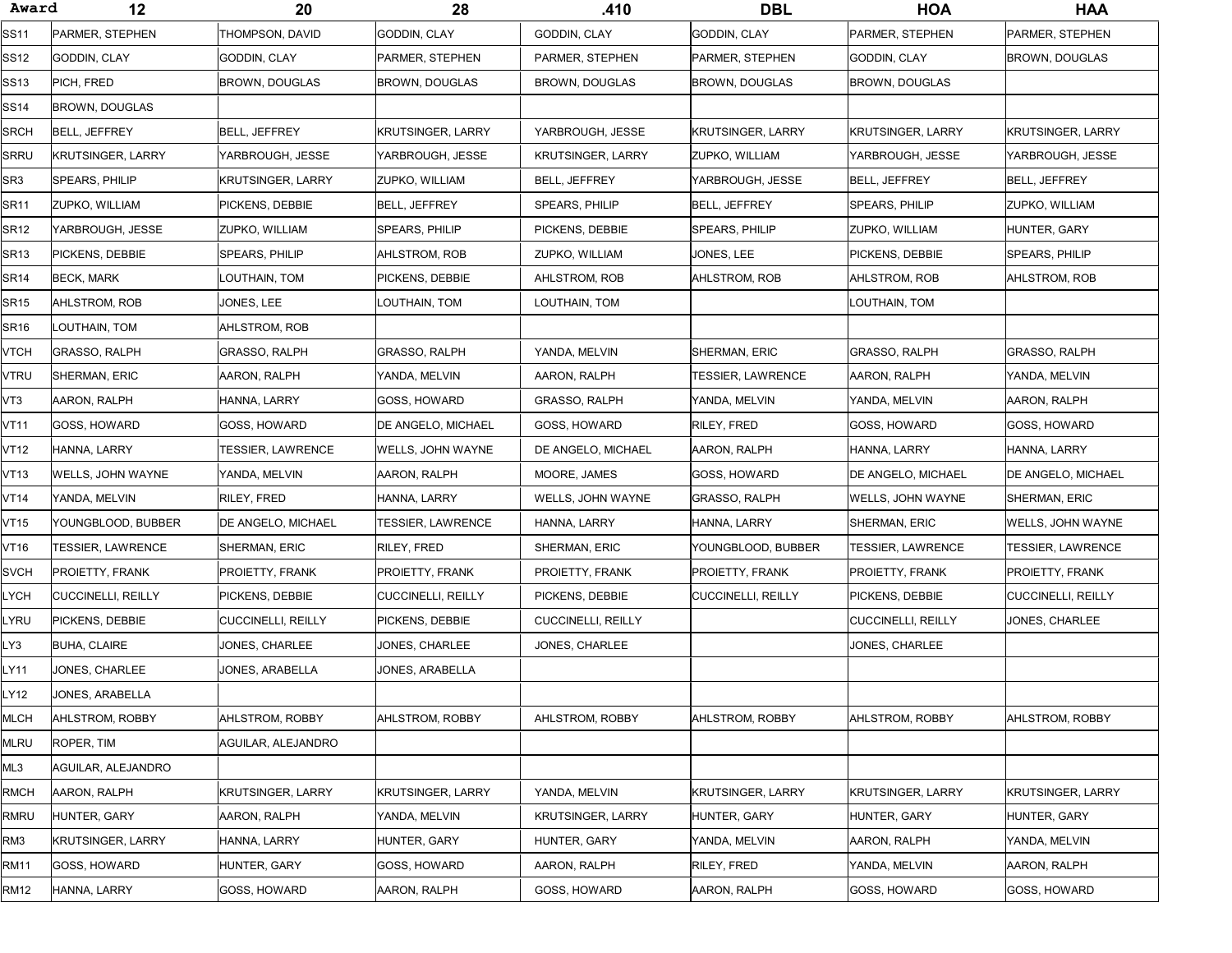| Award | 12                        | 20                        | 28                    | .410                     | <b>DBL</b>                | <b>HOA</b>            | <b>HAA</b>           |
|-------|---------------------------|---------------------------|-----------------------|--------------------------|---------------------------|-----------------------|----------------------|
| RM13  | YANDA, MELVIN             | YANDA, MELVIN             | <b>BROWN, DOUGLAS</b> | HANNA, LARRY             | GOSS, HOWARD              | HANNA, LARRY          | HANNA, LARRY         |
| RM14  | YOUNGBLOOD, BUBBER        | PICH, FRED                | HANNA, LARRY          | PICH, FRED               | HANNA, LARRY              | PICH, FRED            | BROWN, DOUGLAS       |
| RM15  | BECK, MARK                | RILEY, FRED               | PICH, FRED            | BROWN, DOUGLAS           | YOUNGBLOOD, BUBBER        | BROWN, DOUGLAS        |                      |
| RM16  | RILEY, FRED               | BROWN, DOUGLAS            | RILEY, FRED           | YOUNGBLOOD, BUBBER       | <b>BROWN, DOUGLAS</b>     | RILEY, FRED           |                      |
| RM17  | PICH, FRED                | YOUNGBLOOD, BUBBER        | YOUNGBLOOD, BUBBER    | RILEY, FRED              |                           |                       |                      |
| RM18  | <b>BROWN, DOUGLAS</b>     | HENRY, JOHN               |                       |                          |                           |                       |                      |
| RM19  | BOOTHE, JIM               |                           |                       |                          |                           |                       |                      |
| MVCH  | <b>GRASSO, RALPH</b>      | YARBROUGH, JESSE          | KANE, TIM             | KANE, TIM                | ZUPKO, WILLIAM            | KANE, TIM             | KANE, TIM            |
| mvru  | SHERMAN, ERIC             | GRASSO, RALPH             | <b>GRASSO, RALPH</b>  | YARBROUGH, JESSE         | KANE, TIM                 | YARBROUGH, JESSE      | YARBROUGH, JESSE     |
| MV3   | KANE, TIM                 | KANE, TIM                 | YARBROUGH, JESSE      | ZUPKO, WILLIAM           | YARBROUGH, JESSE          | GRASSO, RALPH         | ZUPKO, WILLIAM       |
| MV11  | ZUPKO, WILLIAM            | ZUPKO, WILLIAM            | DE ANGELO, MICHAEL    | <b>GRASSO, RALPH</b>     | <b>SHERMAN, ERIC</b>      | <b>ZUPKO, WILLIAM</b> | <b>GRASSO, RALPH</b> |
| MV12  | WELLS, JOHN WAYNE         | DE ANGELO. MICHAEL        | <b>ZUPKO, WILLIAM</b> | DE ANGELO. MICHAEL       | <b>PROIETTY, FRANK</b>    | DE ANGELO, MICHAEL    | DE ANGELO, MICHAEL   |
| MV13  | YARBROUGH, JESSE          | SHERMAN, ERIC             | WELLS, JOHN WAYNE     | MOORE, JAMES             | GRASSO, RALPH             | WELLS. JOHN WAYNE     | SHERMAN, ERIC        |
| MV14  | DE ANGELO, MICHAEL        | WELLS, JOHN WAYNE         | PROIETTY, FRANK       | WELLS, JOHN WAYNE        | WELLS, JOHN WAYNE         | SHERMAN, ERIC         | WELLS, JOHN WAYNE    |
| MV15  | <b>PROIETTY, FRANK</b>    | PROIETTY, FRANK           | <b>SHERMAN, ERIC</b>  | SHERMAN, ERIC            | DE ANGELO, MICHAEL        | PROIETTY, FRANK       | PROIETTY, FRANK      |
| MV16  | <b>HENDERSON, HILIARY</b> | <b>HENDERSON, HILIARY</b> |                       | PROIETTY, FRANK          |                           |                       |                      |
| RKCH  | WATERS, KADE              | JONES, CHARLEE            | JONES, CHARLEE        | JONES, CHARLEE           |                           | JONES, CHARLEE        | JONES, CHARLEE       |
| RKRU  | JONES, CHARLEE            | WATERS, KADE              | JONES, ARABELLA       |                          |                           |                       |                      |
| RK3   | JONES, ARABELLA           | THORNTON, GRAYSON         |                       |                          |                           |                       |                      |
| RK11  | THORNTON, GRAYSON         | JONES, ARABELLA           |                       |                          |                           |                       |                      |
| RK12  | LOTT, WILLIAM             | FINK, JACKSON             |                       |                          |                           |                       |                      |
| FRCH  | AHLSTROM, ROBBY           | YARBROUGH, JESSE          | AHLSTROM, ROBBY       | AHLSTROM, ROBBY          | YARBROUGH, JESSE          | YARBROUGH, JESSE      | YARBROUGH, JESSE     |
| FRRU  | YARBROUGH, JESSE          | AHLSTROM, ROBBY           | YARBROUGH, JESSE      | YARBROUGH, JESSE         | AHLSTROM, ROBBY           | AHLSTROM, ROBBY       | AHLSTROM, ROBBY      |
|       | 2MPCCH PLUMMER, JANSEN    | PLUMMER, JANSEN           | AHLSTROM, ROB         | AHLSTROM, ROB            | PLUMMER, JANSEN           | AHLSTROM, ROB         |                      |
|       | 2MPCCH PLUMMER, RICHARD   | PLUMMER, RICHARD          |                       |                          | PLUMMER, RICHARD          |                       |                      |
|       | 2MPCRU AHLSTROM, ROB      | AHLSTROM, ROB             | PLUMMER, JANSEN       | PLUMMER, JANSEN          | AHLSTROM, ROB             | PLUMMER, JANSEN       |                      |
|       | 2MPCRU AHLSTROM, ROBBY    | AHLSTROM, ROBBY           | PLUMMER, RICHARD      | PLUMMER, RICHARD         | AHLSTROM, ROBBY           | PLUMMER, RICHARD      |                      |
| 2MPC3 |                           | JONES, CHARLEE            |                       |                          |                           |                       |                      |
| 2MPC3 |                           | JONES, LEE                |                       |                          |                           |                       |                      |
| 2MCH  | AARON, RALPH              | AARON, RALPH              | HUNTER, GARY          | HUNTER, GARY             | HUNTER, GARY              | HUNTER, GARY          |                      |
| 2MCH  | <b>GRASSO, RALPH</b>      | <b>GRASSO, RALPH</b>      | KRUTSINGER, LARRY     | <b>KRUTSINGER, LARRY</b> | <b>KRUTSINGER, LARRY</b>  | KRUTSINGER, LARRY     |                      |
| 2MRU  | HUNTER, GARY              | HUNTER, GARY              | <b>GOSS, HOWARD</b>   | GODDIN, CLAY             | <b>CUCCINELLI, REILLY</b> | AARON, RALPH          |                      |
| 2MRU  | KRUTSINGER, LARRY         | KRUTSINGER, LARRY         | MILLER, TIMOTHY       | <b>SPEARS, PHILIP</b>    | SEYMOUR, HAGEN            | GRASSO, RALPH         |                      |
| 2M3   | GOSS, HOWARD              | GOSS, HOWARD              | AARON, RALPH          | GOSS, HOWARD             | PLUMMER, JANSEN           | GOSS, HOWARD          |                      |
| 2M3   | MILLER, TIMOTHY           | MILLER, TIMOTHY           | GRASSO, RALPH         | MILLER, TIMOTHY          | PLUMMER, RICHARD          | MILLER, TIMOTHY       |                      |
| 2M11  | GODDIN, CLAY              | PLUMMER, JANSEN           | AHLSTROM, ROB         | AHLSTROM, ROB            | GOSS, HOWARD              | GODDIN, CLAY          |                      |